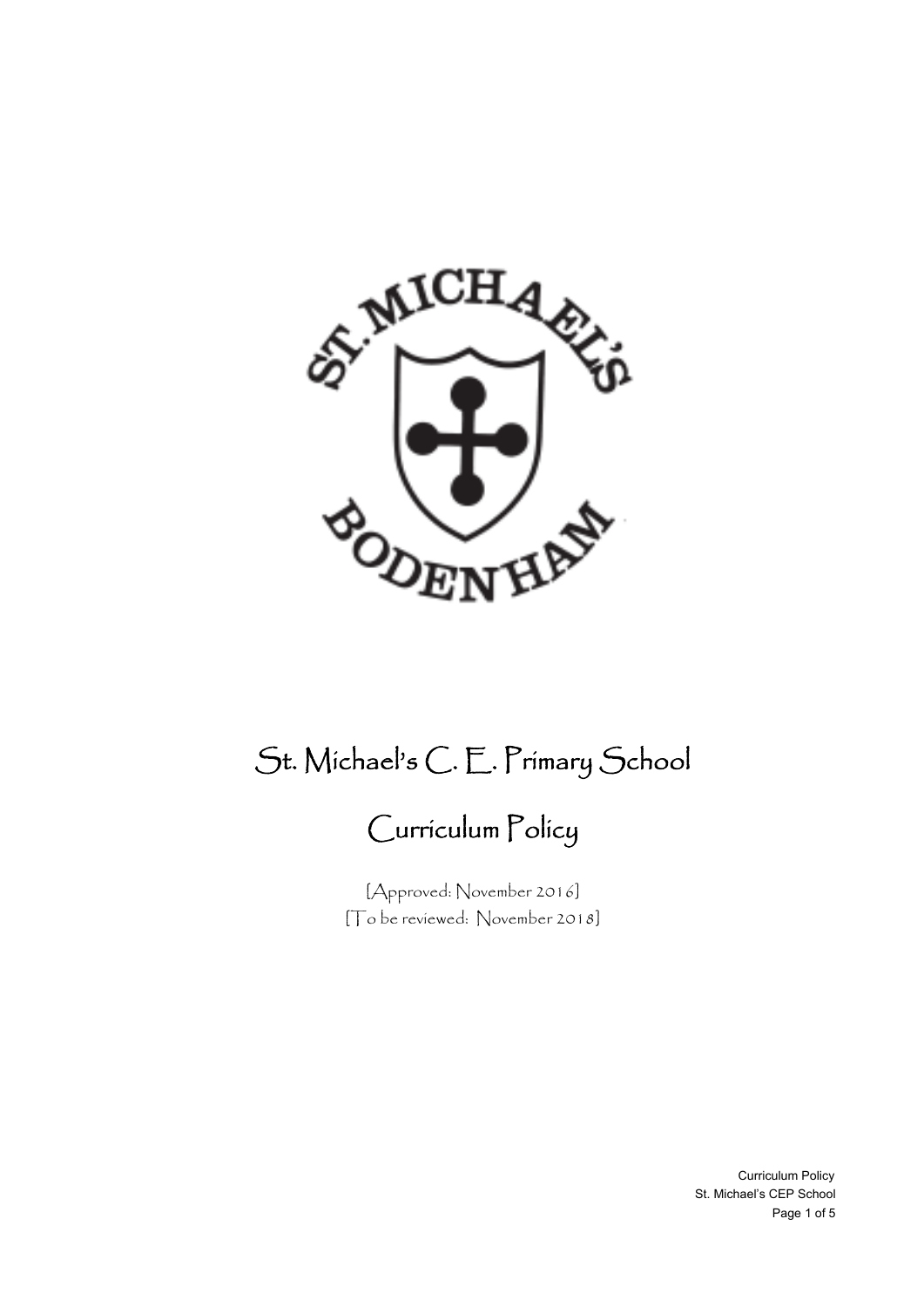### **Curriculum Policy**

[see also Gifted & Talented: SEN]

#### **1 Introduction**

- **1.1** Our school's curriculum is all the planned activities that we organise in order to promote learning, and personal growth and development. It includes not only the formal requirements of the National Curriculum (2013), but also the various extra-curricular activities that the school organises in order to enrich the children's experience. It also includes the 'hidden curriculum' – what the children learn from the way they are treated and expected to behave. We want children to grow into positive, responsible people, who can work and cooperate with others while at the same time developing their knowledge and skills, in order to achieve their true potential.
- **1.2** We endorse the aspirations concerning curriculum that are set out in the National Curriculum (2013), and we seek the highest standards of attainment for all our children. We also value the breadth of the curriculum that we provide. We aim to foster creativity in our children, and to help them become independent learners. Above all we believe in making learning fun.

#### **2 Values**

- **2.1** Our school curriculum is underpinned by the values that we hold dear at our school. The curriculum is the means by which the school achieves its objective of educating children in the knowledge, skills and understanding that they need in order to lead fulfilling lives.
- **2.2** Our school is in full agreement with the values statement included in the introduction to the National Curriculum. These are the main values of our school, upon which we have based our curriculum:
	- We value children's uniqueness, we listen to the views of individual children, and we promote respect for diverse cultures.
	- We value the spiritual and moral development of each person, as well as their intellectual and physical growth.
	- We value the importance of each person in our community, and we organise our curriculum to promote inclusion, cooperation and understanding among all members of our community.
	- We value the rights enjoved by each person in our society. We respect each child in our school for who they are, and we treat them with fairness and honesty. We want to enable each person to be successful, and we provide equal opportunities for all our pupils.
	- We will strive to meet the needs of all our children, and to ensure that we meet all statutory requirements regarding inclusion.
	- We value our environment, and we want to teach our pupils, through our curriculum, how we should take care of the world, not only for ourselves, but also for future generations.

#### **3 Aims**

- **3.1** The aims of our school curriculum are:
	- to enable all children to learn, and develop their skills, to the best of their ability;
	- to promote a positive attitude towards learning, so that children enjoy coming to school, and acquire a solid basis for lifelong learning;
	- to teach children the basic skills of English, mathematics and Information Technology;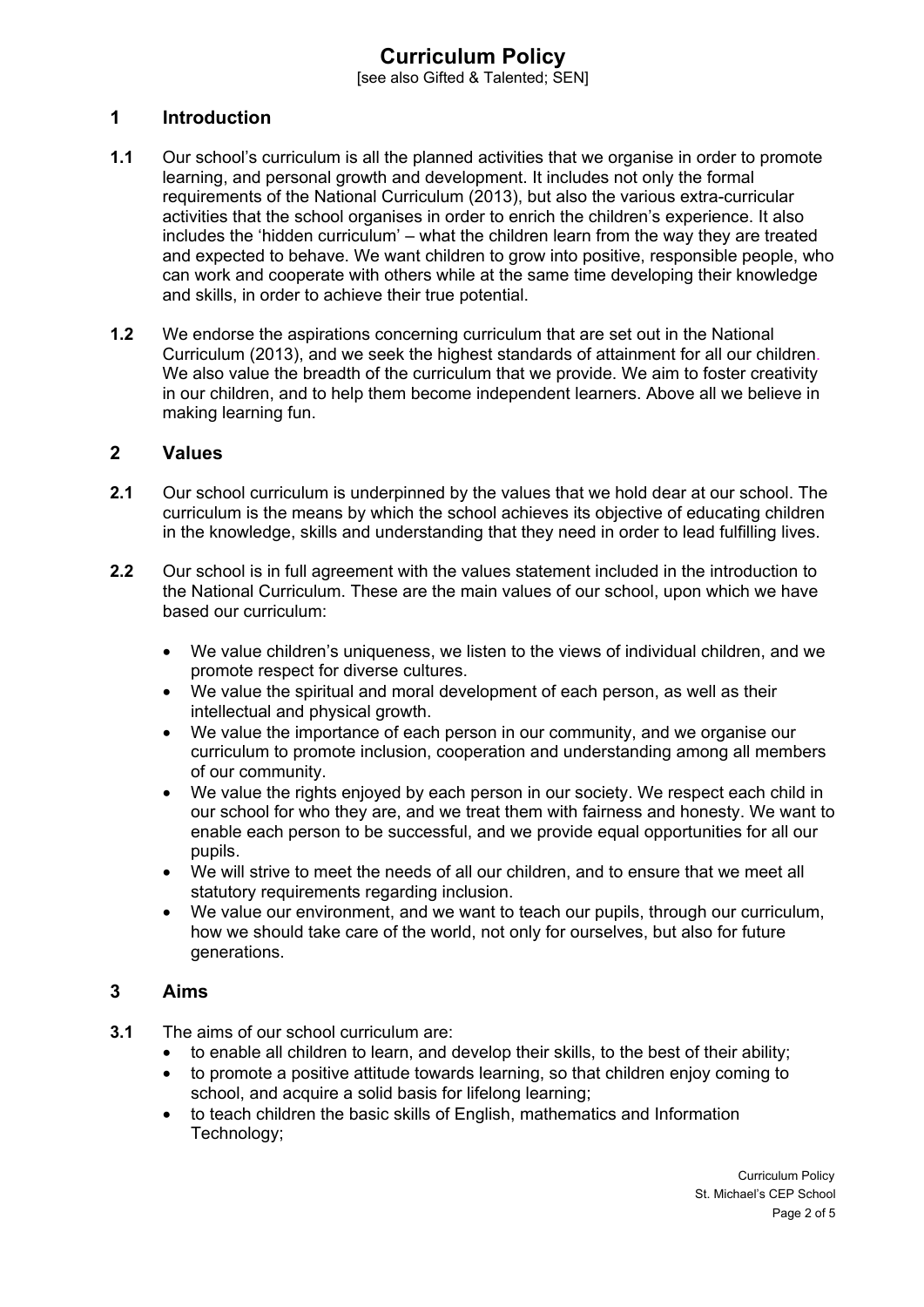- to enable children to be creative and to develop their own thinking;
- to teach children about the developing world, including how their environment and society have changed over time:
- to help children understand Britain's cultural heritage;
- to appreciate and value the contribution made by all ethnic groups in our multicultural society;
- to enable children to be positive citizens;
- to fulfil all the requirements of the National Curriculum and the Diocese of Hereford's Locally Agreed Syllabus for Religious Education;
- to teach children to have an awareness of their own spiritual development, and to distinguish right from wrong;
- to help children understand the importance of truth and fairness, so that they grow up committed to equal opportunities for all;
- to enable children to have respect for themselves and high self-esteem, and to live and work cooperatively with others.

#### **4 Organisation and planning**

- **4.1** We plan our curriculum in three phases. We agree a 2 year long-term plan for each class. This indicates what topics are to be taught in each term, and to which groups of children. We review this long-term plan on an annual basis. The plan runs in a Year 1/ Year 2 cycle.
- **4.2** Through our medium-term plans we give clear guidance on the objectives and teaching strategies for each topic. As we have adopted the National Curriculum 2013 for our school, at Foundation Stage we take our medium-term planning directly from the guidance documents.
- **4.3** Our short-term plans are those that our teachers write on a weekly (for job share) or daily basis. We use these to set out the learning objectives for each session, and to identify what resources and activities we are going to use in the lesson and how we will assess and evaluate each session.
- **4.4** In the Foundation Stage, and at Key Stage 1, we adopt an inter-disciplinary topic approach to curriculum planning with Maths & English being taught in discrete lessons. We plan the curriculum carefully, so that there is coherent and full coverage of all aspects of the National Curriculum 2103 and early learning goals, and there is planned progression in all curriculum areas. In term 3, Year R pupils begin to follow the National Curriculum.
- **4.5** In Key Stage 2 we teach the foundation subjects to a theme. This means that, for example, a child may concentrate in one term on a history topic bias, then switch to a greater emphasis on geography in the next term. Thus, in due course, each child has the opportunity to experience the full range of National Curriculum subjects. Art, Design & Technology and Religious Education are all included in these projects.

#### **5 The curriculum and inclusion**

- **5.1** The curriculum in our school is designed to be accessed by all children who attend the school. If we think it necessary to modify some children's access to the curriculum, in order to meet their needs, then we do this only after their parents have been consulted.
- **5.2** If children have special needs, our school does all it can to meet the individual needs, and we comply with the requirements set out in the SEN Code of Practice. If a child displays signs of having special needs, then his/her teacher makes an assessment of this need. In most instances the teacher is able to provide the resources and educational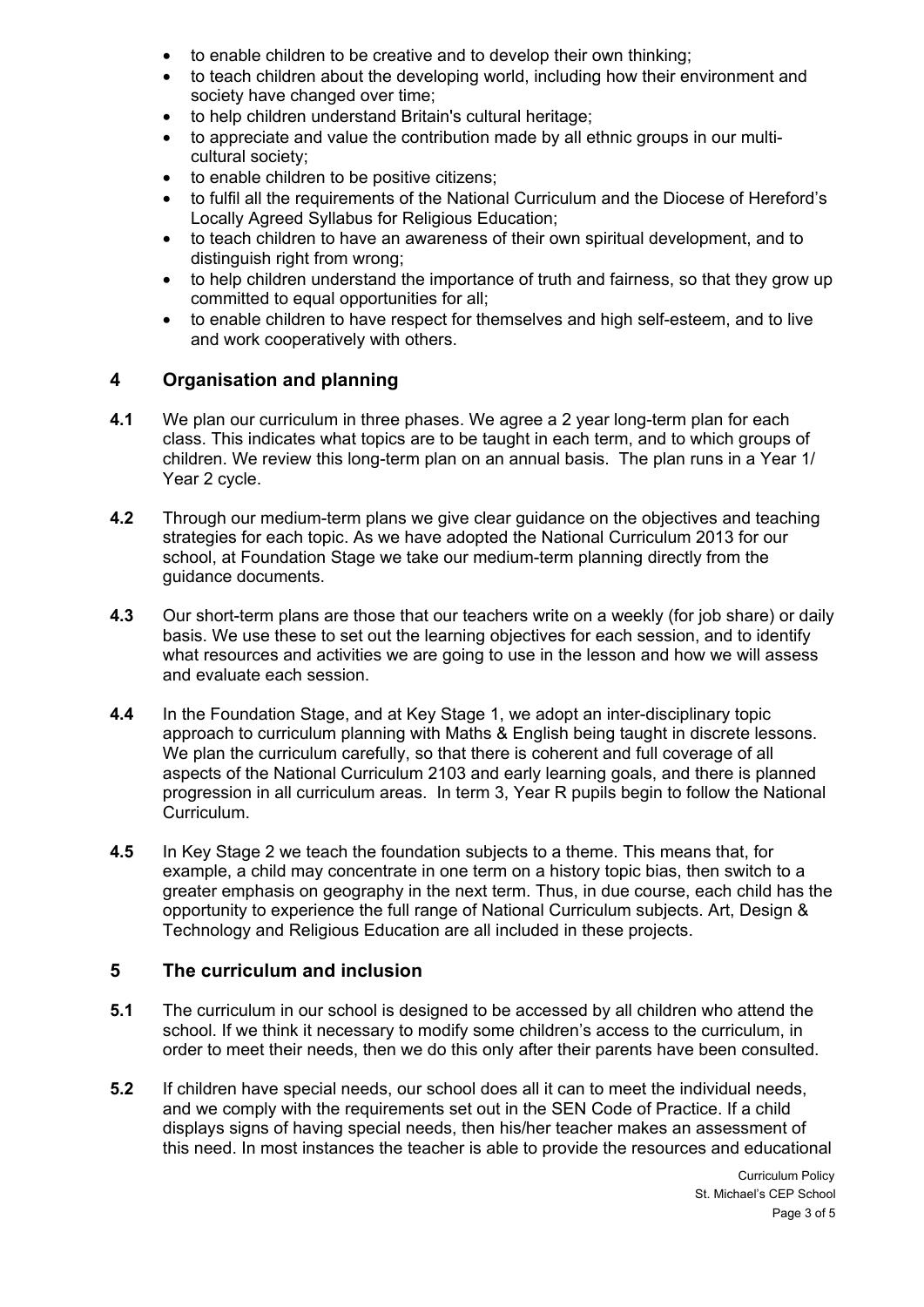opportunities that meet the child's needs, within normal class organisation. If a child's need is more severe, we consider the child for an educational health care plan, and we involve the appropriate external agencies in making an assessment. We always provide additional resources and support for children with special needs.

- **5.3** The school provides structured education plans for each of the children who are on the special needs register. As part of these plans, we will also set out targets for improvement, so that we can review and monitor the progress of each child at regular intervals.
- **5.4** Some children in our school may have disabilities. We are committed to meeting the needs of these children, as we are to meeting the needs of all groups of children within our school. The school complies fully with the requirements of the amended Disability Discrimination Act that came into effect in September 2002. All reasonable steps are taken to ensure that these children are not placed at a substantial disadvantage compared to non-disabled children. Teaching and learning is appropriately modified for children with disabilities. For example, they may be given additional time to complete certain activities, or the teaching materials may be adapted.

### **6 The Early Years Foundation Stage**

- **6.1** The curriculum that we teach in the reception class meets the requirements set out in the Statutory Framework for Early Years Foundation stage 2014. Our curriculum planning focuses on the Early Learning Goals, as set out in these documents, and on developing children's skills and experiences.
- **6.2** Our school fully supports the principle that young children learn through play, and by engaging in well-planned and structured activities. Teaching in the reception class builds on the experiences of the children in their pre-school learning. We have a positive partnership with the Pre School who share our premises.
- **6.3** Each term in the reception class the teacher will assess the skills development of each child, and record this in the Early Years Foundation Stage Profile and the children's Learning Journeys. This assessment forms an important part of the future curriculum planning for each child.
- **6.4** We are well aware that all children need the support of both the parents and the teachers to make good progress in school. We strive to build positive links with the parents of each child, by keeping them informed about how the children are being taught, and how well each child is progressing.

#### **7 The role of the subject leader**

- **7.1** The role of the subject leader is to:
	- provide a strategic lead and direction for the subject;
	- support and advise colleagues on issues related to the subject;
	- monitor pupils' progress in that subject area;
	- provide efficient resource management for the subject.
- **7.2** The school gives subject leaders time each term (during staff meetings and Learning Walks, for example), so that they can carry out their duties. It is the role of each subject leader to keep up to date with developments in their subject, at both national and local